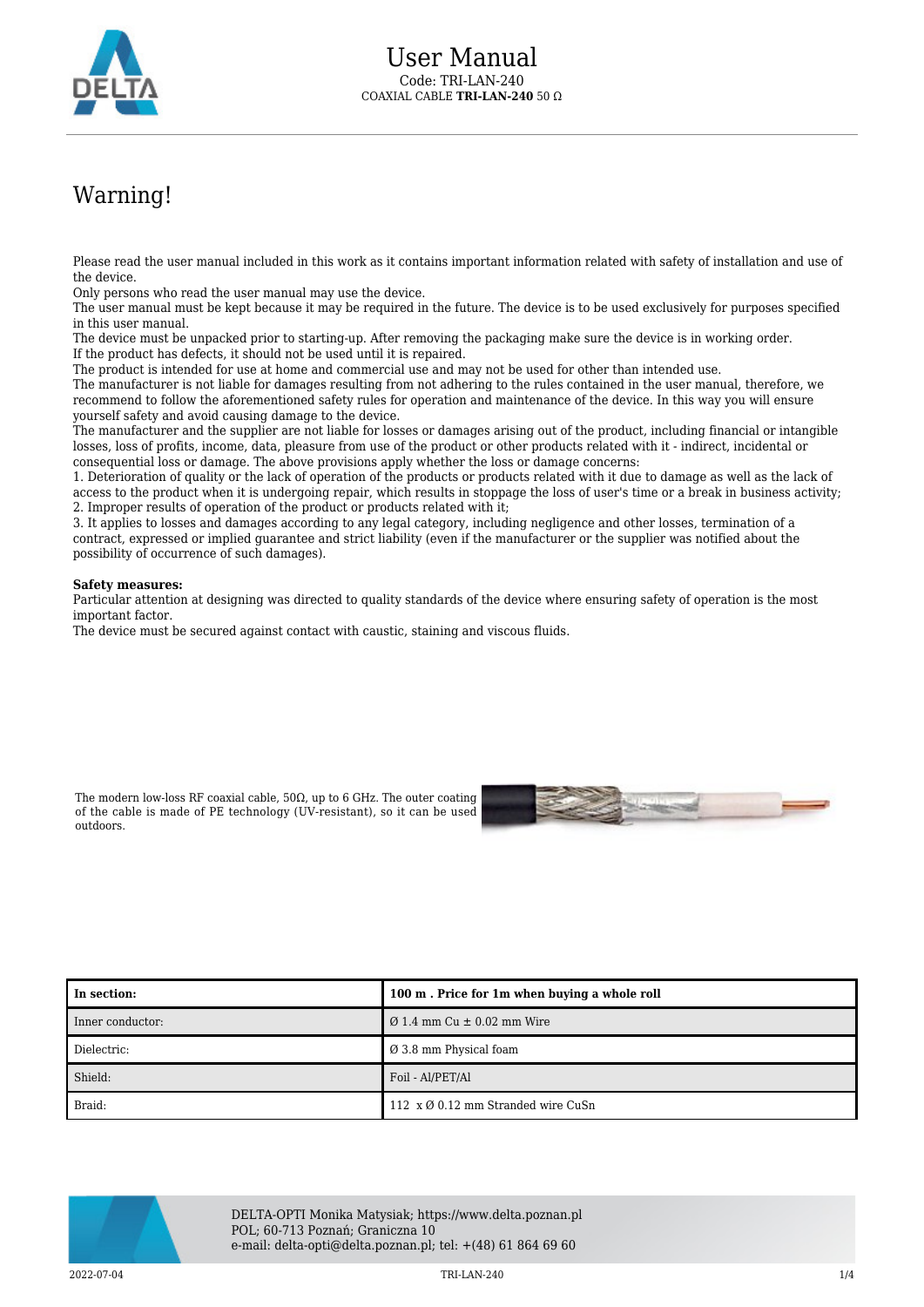

## User Manual Code: TRI-LAN-240 COAXIAL CABLE **TRI-LAN-240** 50 Ω

| Impedance:                         | $50 \Omega$                                                                                                                                                                                                                                               |  |  |
|------------------------------------|-----------------------------------------------------------------------------------------------------------------------------------------------------------------------------------------------------------------------------------------------------------|--|--|
| Outer coating:                     | $0.61$ mm $\pm 0.02$ mm PE                                                                                                                                                                                                                                |  |  |
| Main features:                     | • low attenuation<br>• perfect matched<br>• high screening efficiency<br>• it can be used in WLAN 2,4GHz and 5GHz installations<br>• Operation temp : -40 °C  70 °C<br>· Minimal bend radius: 30 / 60 mm                                                  |  |  |
| Cable attenuation at 100m section: | Temperature: 20 °C<br>4.2 dB @ 30 MHz<br>5.4 dB @ 50 MHz<br>9.2 dB @ 150 MHz<br>11.2 dB @ 220 MHz<br>16.2 dB @ 450 MHz<br>23.3 dB @ 900 MHz<br>30.7 dB @ 1500 MHz<br>33.9 dB @ 1800 MHz<br>35.9 dB @ 2000 MHz<br>40.6 dB @ 2500 MHz<br>65.2 dB @ 5800 MHz |  |  |
| Maximum transmitted power:         | 1.41 kW @ 30 MHz<br>1.09 kW @ 50 MHz<br>0.62 kW @ 150 MHz<br>0.51 kW @ 220 MHz<br>0.35 kW @ 450 MHz<br>0.24 kW @ 900 MHz<br>0.19 kW @ 1500 MHz<br>0.17 kW @ 1800 MHz<br>0.16 kW @ 2000 MHz<br>0.14 kW @ 2500 MHz<br>0.09 kW @ 5800 MHz                    |  |  |
| Guarantee:                         | 2 years                                                                                                                                                                                                                                                   |  |  |

The TRI-LAN-240 cable matching in frequency response:

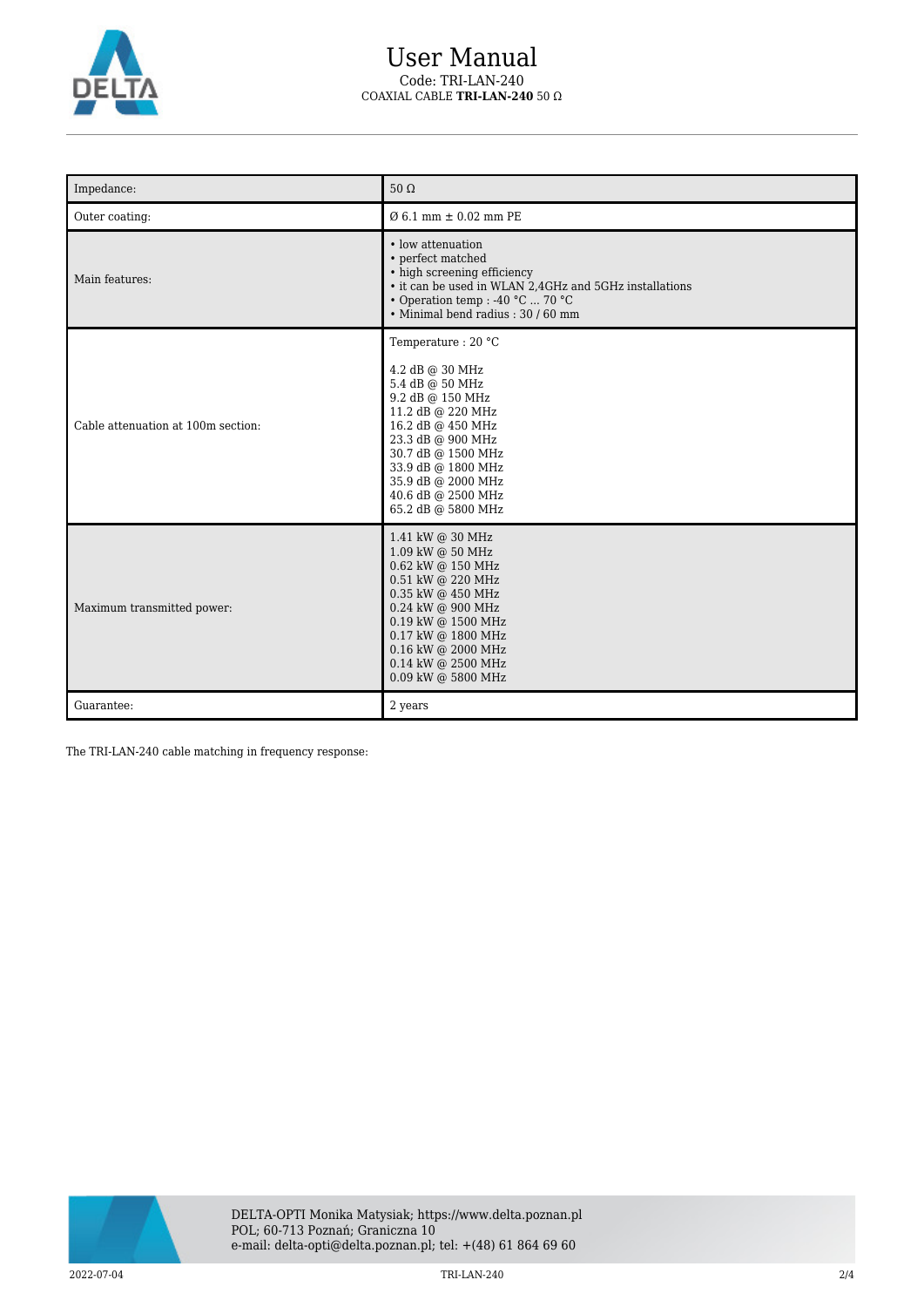



The TRI-LAN-240 cable matching in frequency response: